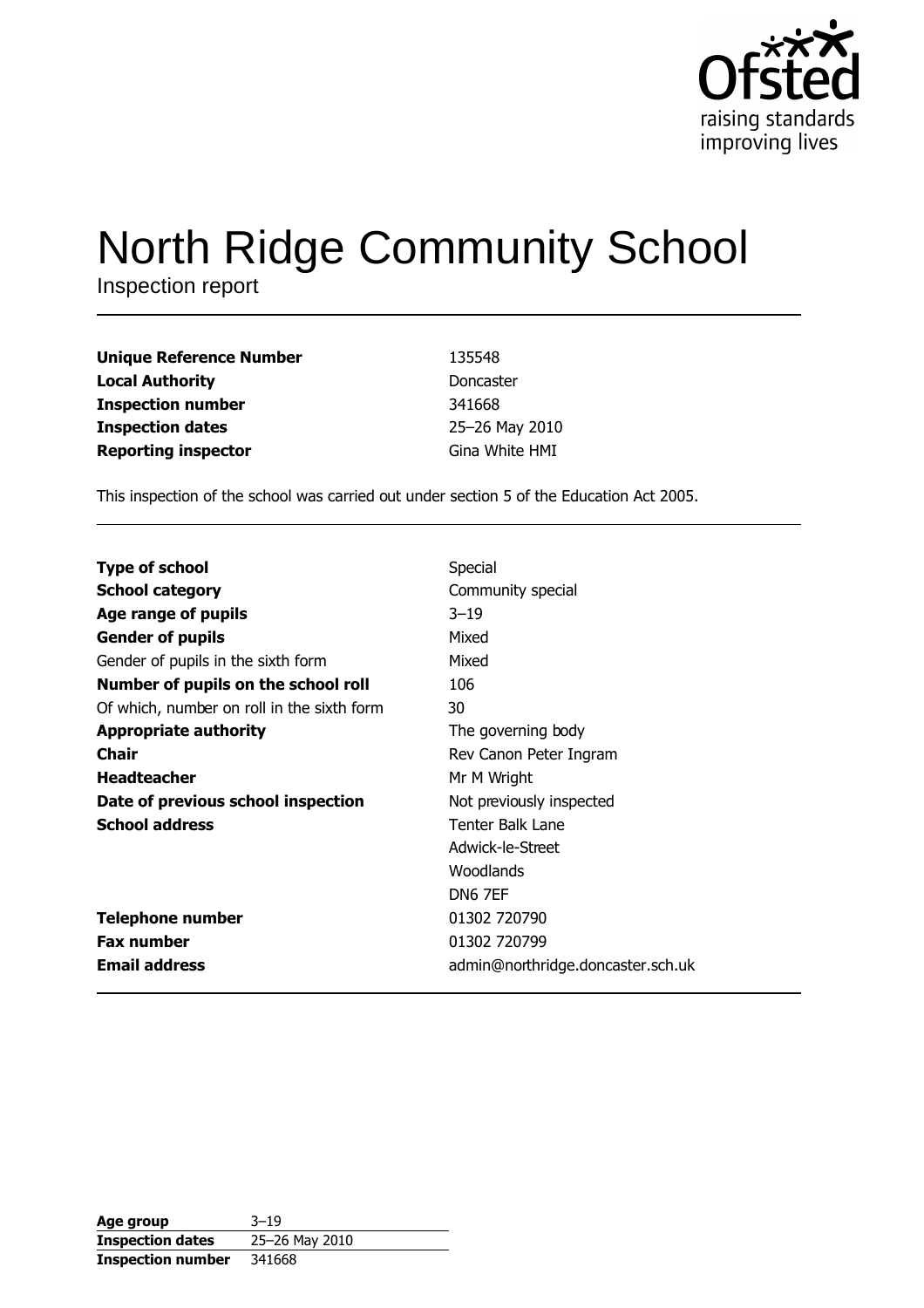The Office for Standards in Education, Children's Services and Skills (Ofsted) regulates and inspects to achieve excellence in the care of children and young people, and in education and skills for learners of all ages. It regulates and inspects childcare and children's social care, and inspects the Children and Family Court Advisory Support Service (Cafcass), schools, colleges, initial teacher training, work-based learning and skills training, adult and community learning, and education and training in prisons and other secure establishments. It rates council children's services, and inspects services for looked after children, safequarding and child protection.

Further copies of this report are obtainable from the school. Under the Education Act 2005, the school must provide a copy of this report free of charge to certain categories of people. A charge not exceeding the full cost of reproduction may be made for any other copies supplied.

If you would like a copy of this document in a different format, such as large print or Braille, please telephone 08456 404045, or email enquiries@ofsted.gov.uk.

You may copy all or parts of this document for non-commercial educational purposes, as long as you give details of the source and date of publication and do not alter the documentation in any way.

Royal Exchange Buildings St Ann's Square Manchester M2 7LA T: 08456 404045 Textphone: 0161 618 8524 E: enquiries@ofsted.gov.uk W: www.ofsted.gov.uk © Crown copyright 2010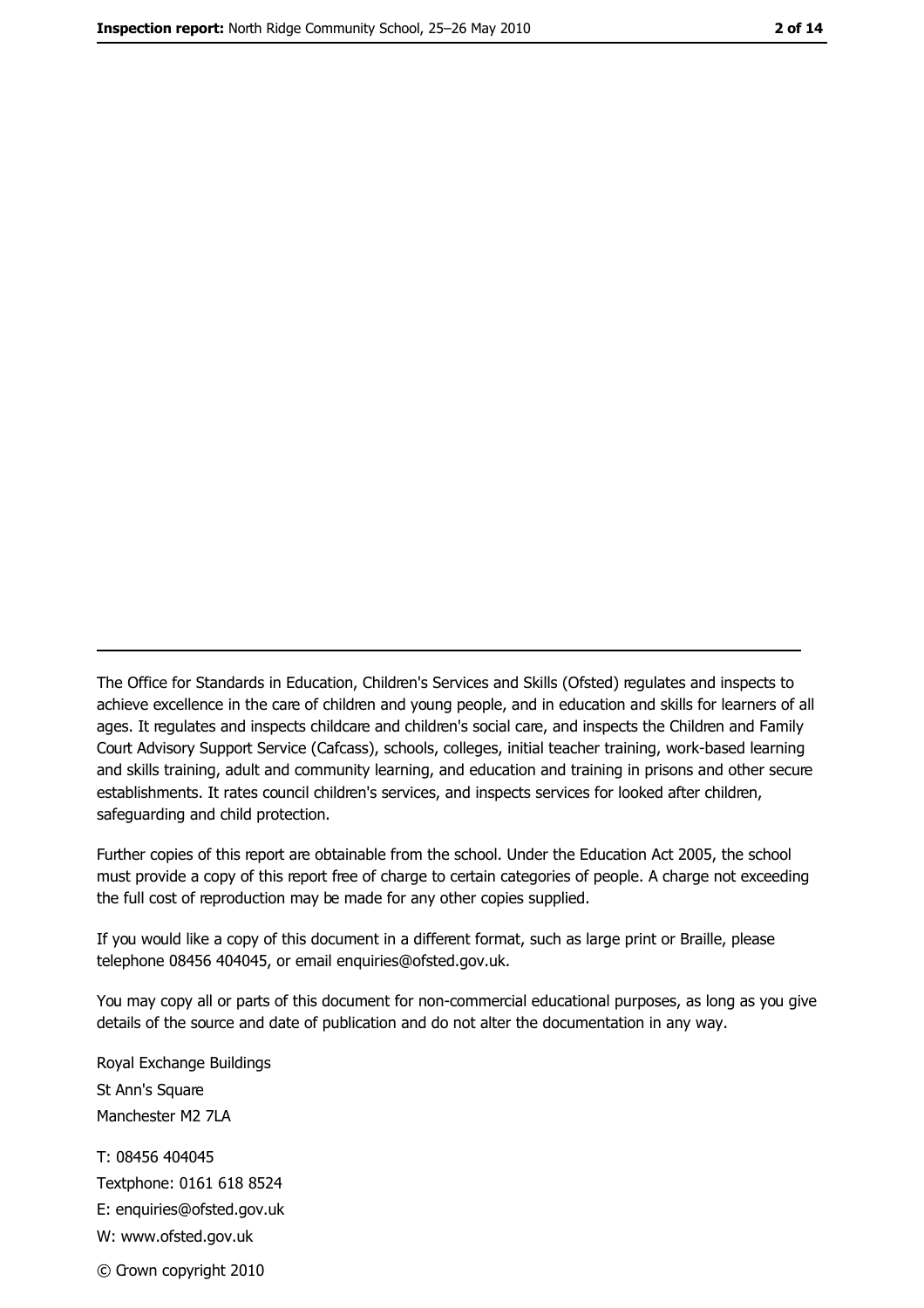# **Introduction**

This inspection was carried out by one of Her Majesty's Inspectors and one additional inspector. Inspectors observed 12 lessons, taught by 10 teachers. Meetings were held with parents and carers, groups of pupils, governors and staff. They observed the school's work, and looked at safeguarding policies and documentation, tracking of pupils' progress, case studies and school plans. Questionnaires from pupils, staff and 91 parents and carers were scrutinised.

- how well the school is achieving its aims and how successfully they are  $\blacksquare$ demonstrated in pupils' outcomes
- the impact of curricular provision in providing breadth and relevance to pupils  $\blacksquare$ learning and their achievement
- the impact of the provision for care, guidance and support in removing barriers to  $\blacksquare$ pupils' achievement.

# Information about the school

The school opened in September 2008 as an all through special school providing Early Years Foundation Stage, Primary, Secondary and Sixth form provision for pupils with severe learning difficulties. The school moved to its current purpose-built accommodation in January 2009 and is co-located with Outwood Academy. The school draws pupils from across the whole of the Doncaster metropolitan borough area. Well above average numbers of pupils are known to be entitled to free school meals. Almost all pupils are of White British backgrounds, with a few pupils from diverse cultural backgrounds and at early stages of acquiring English. A small number of pupils are in local authority care. The school gained the Healthy Schools award in 2009.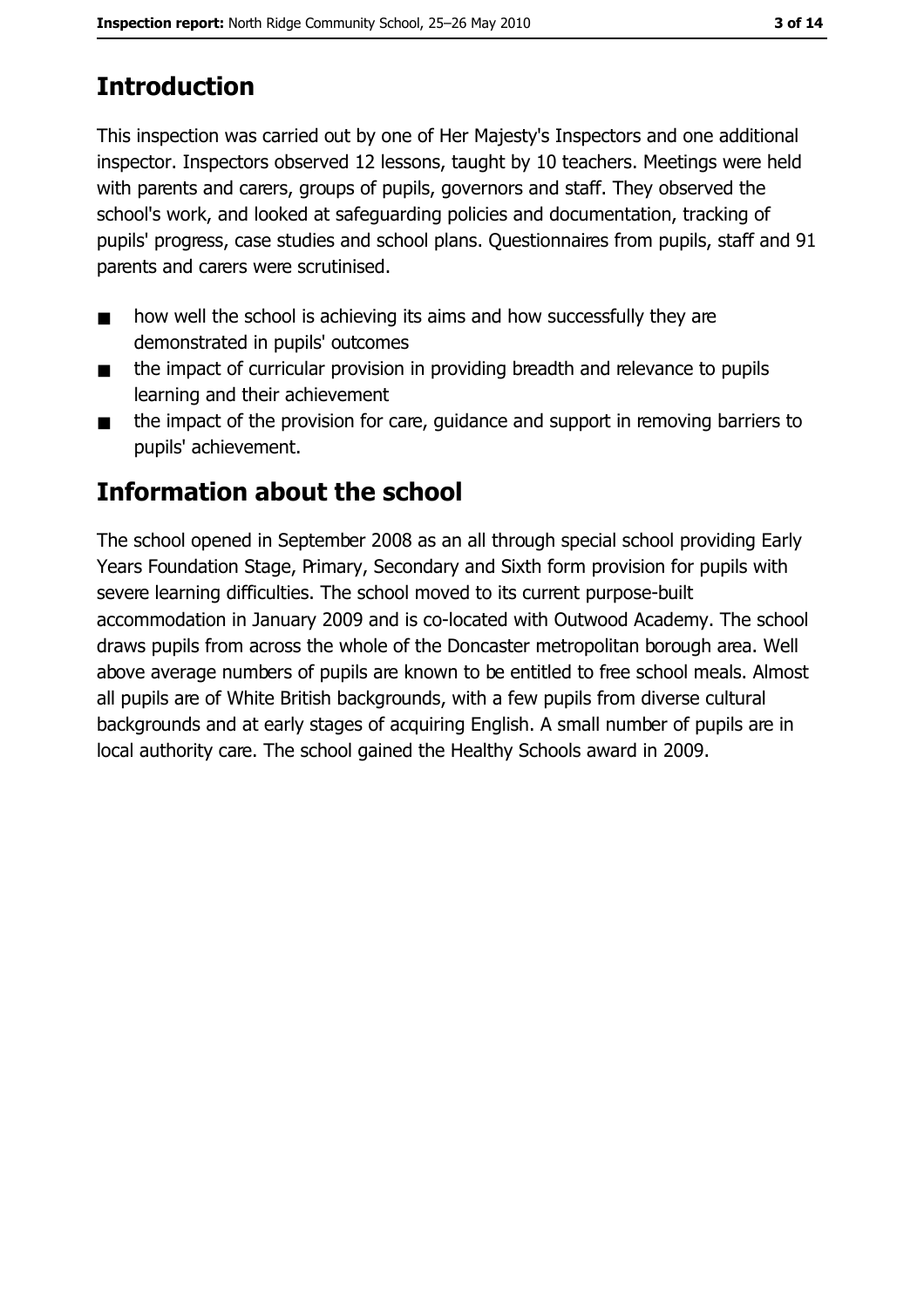# **Inspection judgements**

# Overall effectiveness: how good is the school?

#### The school's capacity for sustained improvement

### **Main findings**

North Ridge is a good school with a friendly and happy working atmosphere. The school provides an outstanding level of personal care, guidance and support to pupils and their families. One parent described this support as: 'Above and beyond, nothing is too much trouble'. Relationships and trust between the school, pupils, parents and carers is strong and deeply embedded. The school works exceptionally well with parents and carers and almost all are involved in their child's learning through annual reviews and on a daily hasis.

Consistent behaviour strategies and high quality individual support for speech and language are enabling all pupils to develop and to improve their communication skills. This improves their readiness for learning and pupils with the most challenging needs move securely and make good progress from experiencing to taking an increasingly more active role in lessons. Teaching is effective in engaging pupils and they enjoy lessons: pupils respond with increasing confidence and independence and achieve well across a range of subjects.

Due to their special educational needs and/or disabilities the attainment of pupils on entry to the school and when they leave is low. The school's detailed analysis of assessment data shows that the vast majority of pupils, in all classes, make good progress towards achieving challenging targets in mathematics and English. Older students are achieving well to develop skills for independent living and to gain externally accredited qualifications in Year 11 and in the sixth form. Pupils' excellent behaviour underpins their good progress in lessons and is demonstrated in their confidence as they move around the school and in their increasing social skills, for example, in the friendly way sixth form students greet each other at the breakfast club. Most pupils say they feel safe, and most attend school regularly, although a few pupils are persistently absent. Absences are insufficiently analysed. Pupils' contribution to their local communities is outstanding. They are active fund raisers and run a community café, grow and provide fresh vegetables for the community and participate in a school library loan service for retired local residents. Such work contributes to community cohesion but the school is not evaluating the impact of the strategies sufficiently.

The curriculum makes a good contribution to pupils' learning, and to developing their familiarity with the wider world. Pupils say, there is a lot to do' and many enjoy working on the computers, taking part in visits and horse riding. Positive relationships with the local secondary school are well established and the joint production of 'Oliver' provided opportunities for pupils to amaze their parents with their capacity for absorbing new learning experiences. The sixth form curriculum is outstanding, as it prepares students well for maximum independence in adult life. Excellent partnerships have been forged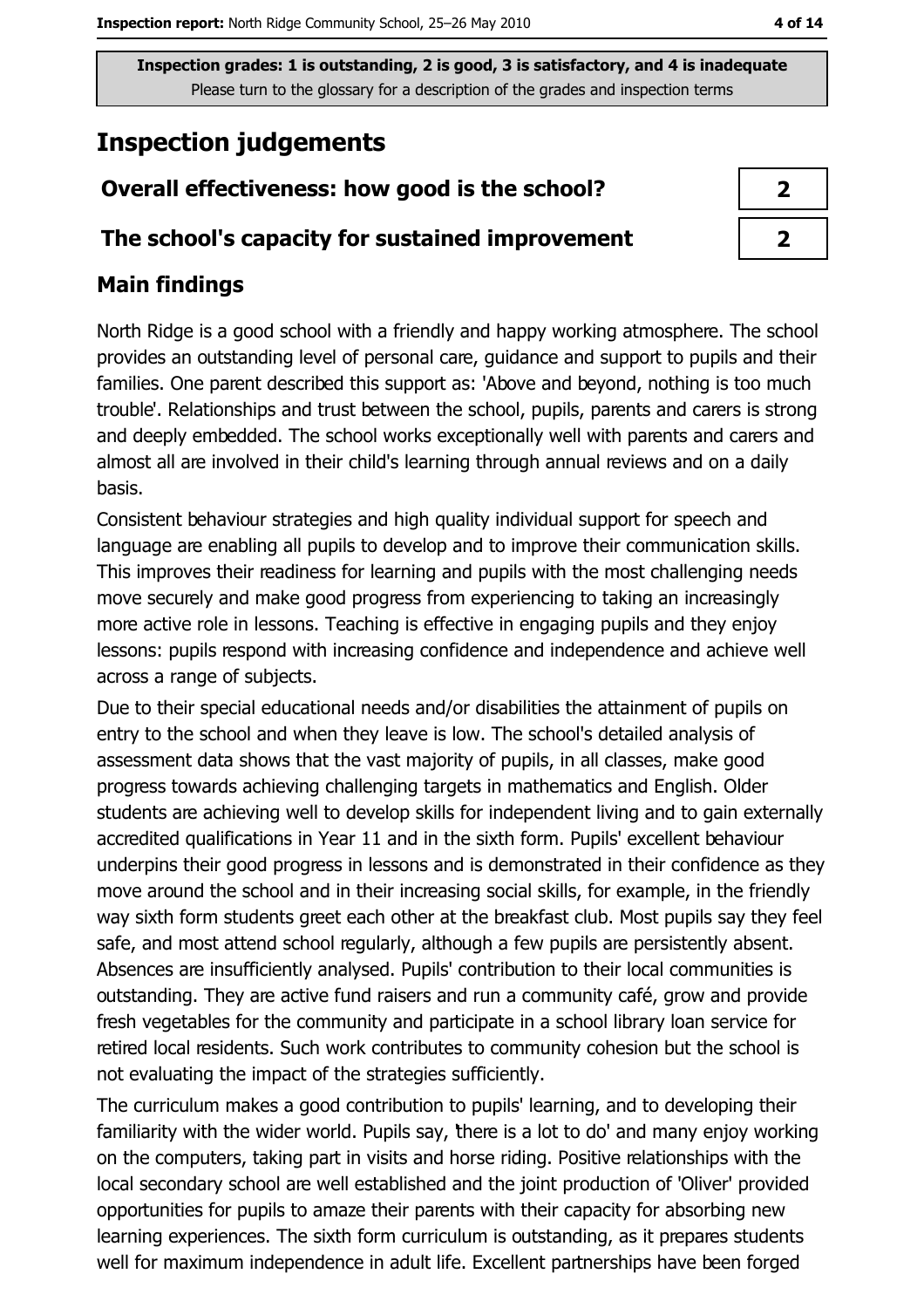with local support agencies and the contribution of a wide range of partners adds significantly to pupils' well-being and learning.

The school is well led and governed. Self-evaluation is accurate and improvement plans set a clear quide for the school's future development. Consistent assessment and monitoring practices are established. Consequently, senior leaders have a good picture of pupils' progress and of teaching and learning, but it is not sufficiently sharp in identifying what needs to happen in teaching and learning for pupils to make even more progress. The school is successfully achieving its aims to improve the outcomes for pupils, and the progress made in the short time since the school opened demonstrates good capacity to improve.

# What does the school need to do to improve further?

- Evaluate the impact of its strategies to improve community cohesion.  $\blacksquare$
- Improve attendance, by analysing the causes of absence more robustly.  $\blacksquare$
- Refine the evaluation of teaching and learning so that the senior leadership team are able to identify what pupils need to do to make even swifter progress

# **Outcomes for individuals and groups of pupils**

The school uses a commercial database to analyse the small steps in progress that pupils make. Recently, senior leaders have begun to use a national system to compare the progress of its pupils against others in similar schools and moderation arrangements are established with local schools. This data demonstrates that most pupils are making better than expected progress. The school is increasingly able to redirect support to those who are not moving forward as guickly and is beginning to analyse results by different groups of pupils. Pupils are well supported to play an increasingly significant role in contributing to their own learning through annual reviews. Almost all pupils can give their view. In discussions with inspectors, pupils recognised the progress they have made since starting at the school: they say they are happier, relaxed and less anxious, are learning more and like being in different sets for mathematics and English. Pupils' good take-up of regular and varied sporting activities and participation in the daily breakfast club encourage healthy lifestyles. Pupils' moral and social development is strong and they are keen to help others. The school's leaders and managers are planning more opportunities to promote pupils' cultural development.

These are the grades for pupils' outcomes

 $\overline{\mathbf{2}}$ 

 $\overline{1}$  The grades for attainment and attendance are: 1 is high; 2 is above average; 3 is broadly average; and 4 is low.

<sup>\*</sup> In some special schools inspectors do not make a judgement about attainment in relation to expectations of the pupils' age.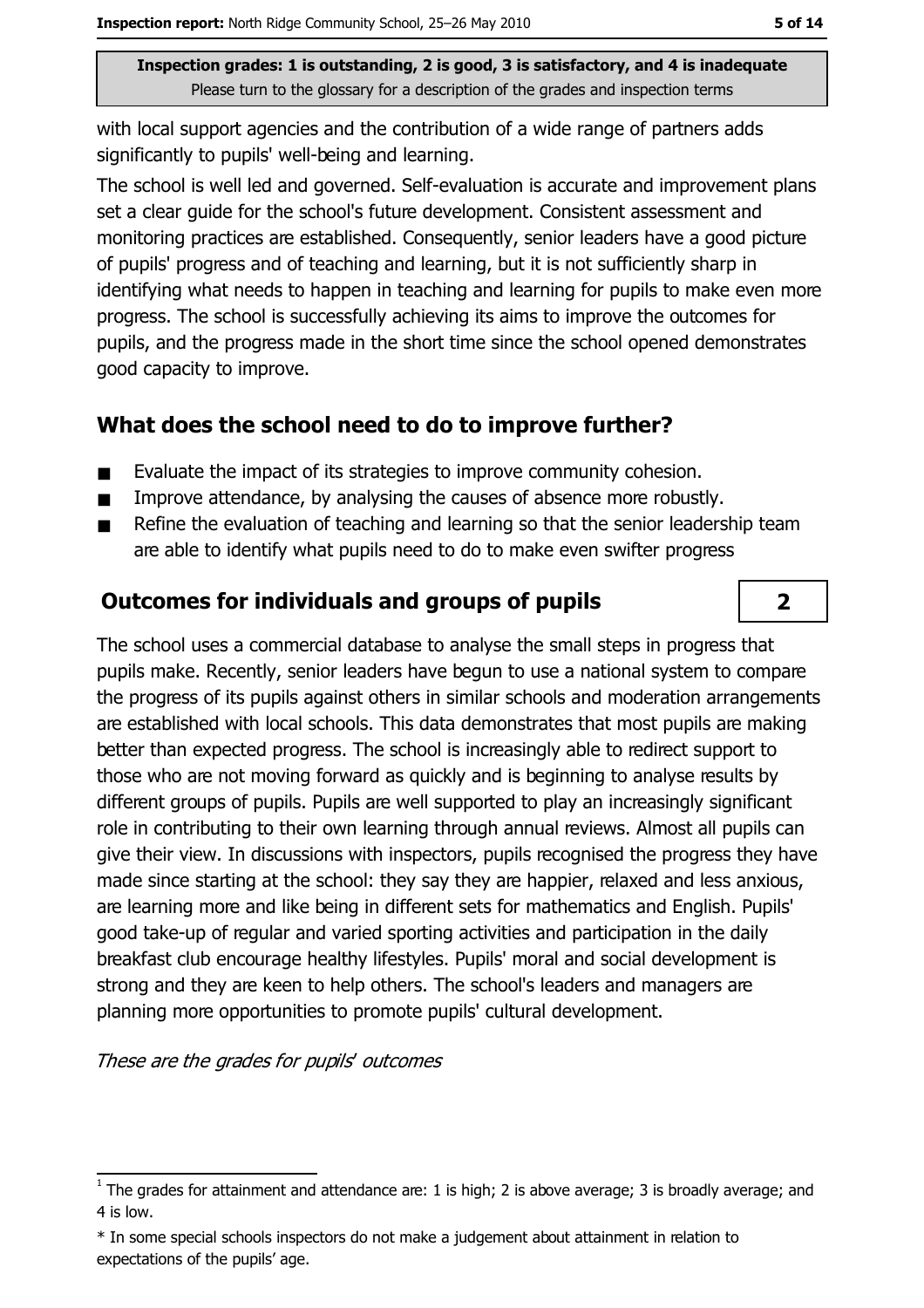| Pupils' achievement and the extent to which they enjoy their learning                                                     |                         |  |
|---------------------------------------------------------------------------------------------------------------------------|-------------------------|--|
| Taking into account:<br>Pupils' attainment <sup>1</sup>                                                                   | $\ast$                  |  |
| The quality of pupils' learning and their progress                                                                        | 2                       |  |
| The quality of learning for pupils with special educational needs and/or<br>disabilities and their progress               | $\overline{2}$          |  |
| The extent to which pupils feel safe                                                                                      | $\overline{\mathbf{2}}$ |  |
| <b>Pupils' behaviour</b>                                                                                                  | 1                       |  |
| The extent to which pupils adopt healthy lifestyles                                                                       | $\overline{\mathbf{2}}$ |  |
| The extent to which pupils contribute to the school and wider community                                                   |                         |  |
| The extent to which pupils develop workplace and other skills that will<br>contribute to their future economic well-being | $\overline{\mathbf{2}}$ |  |
| Taking into account:                                                                                                      | 3                       |  |
| Pupils' attendance <sup>1</sup>                                                                                           |                         |  |
| The extent of pupils' spiritual, moral, social and cultural development                                                   | 2                       |  |

#### How effective is the provision?

Teachers and support staff have a detailed knowledge of pupils' needs and lessons are planned well around their individual objectives and targets. Lessons are managed effectively and activities are generally pitched well. Pupils visibly gain confidence and self-esteem and are proud of their accomplishments, for example, in writing their name, persevering to master the cutting of a sandwich and counting to five. Very good collaboration between teachers and teaching assistants ensures that these achievements are recorded. Occasionally, lessons could be more challenging, particularly for those pupils who meet their targets.

The curriculum is well planned to meet pupils' needs, whilst ensuring access to a breadth of subjects and a very wide range of real world experiences, particularly at Key Stage 3 and 4. The curriculum is enriched through a wealth of activities ranging from Tai Chi to cooking. The school knows that opportunities to build better links between subjects, particularly numeracy and information and communication technology across the curriculum, are required and plans are in hand to tackle this.

The excellent facilities and the effective use of resources are used to good effect to support learning.

Care, guidance and support are of the highest guality. Secure systems are in place for pastoral support and care of pupils: their happiness and well-being are of high importance. Care and support meet the needs of pupils on a day-to-day basis and during periods of crisis. Partnerships with a range of agencies, including respite care, contribute effectively to keeping vulnerable pupils engaged in learning. Striking examples abound of the impact this excellent provision has on pupils' development. It is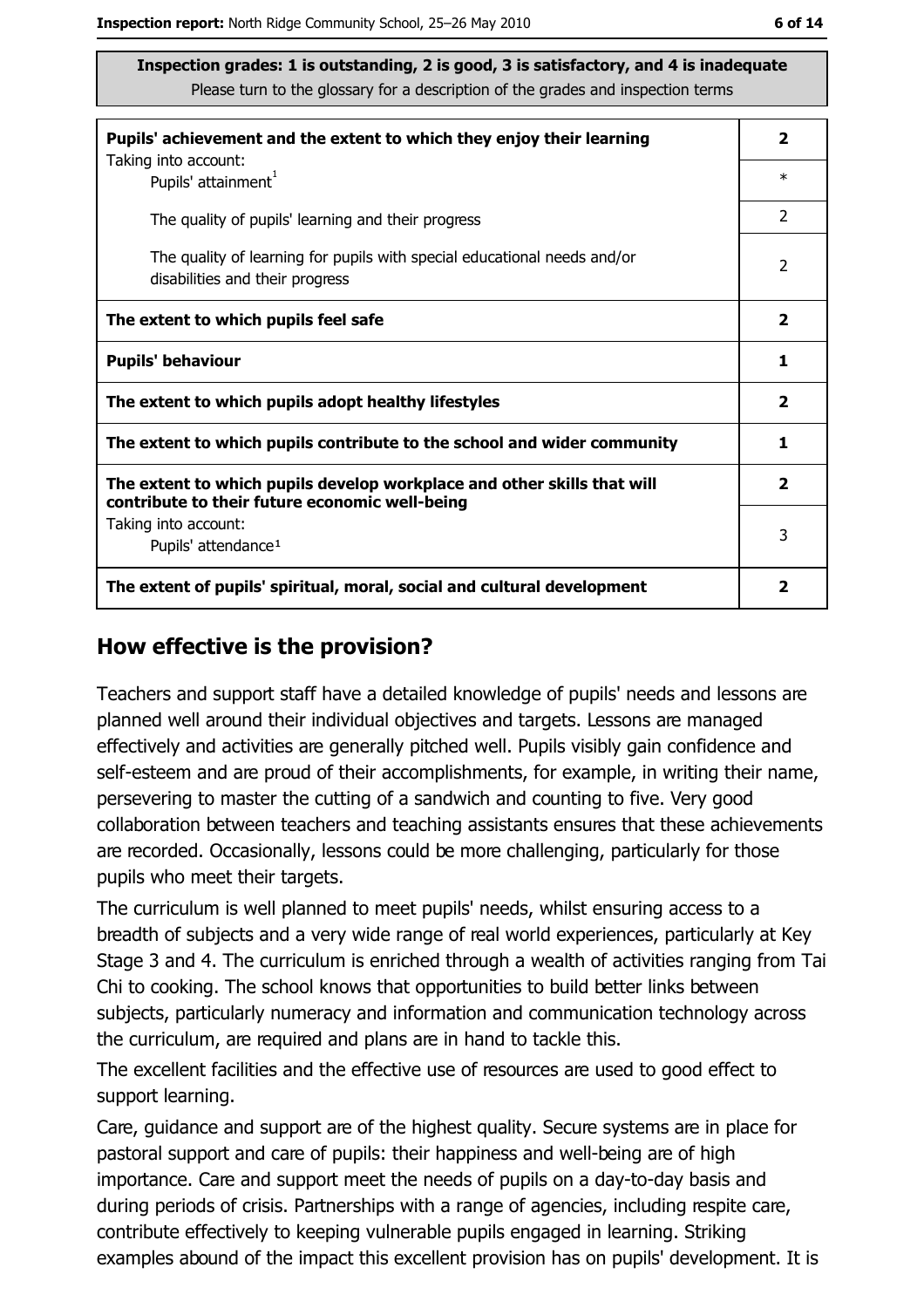best summed up by the parents and carers: 'My child is becoming ready to learn, confident and able to interact with his peer group'. The school has become the first place parents and carers turn to in times of greatest need: The helpful advice and sharing of strategies between school and home has helped me to communicate with my child'.

These are the grades for the quality of provision

| The quality of teaching                                                                                    |  |
|------------------------------------------------------------------------------------------------------------|--|
| Taking into account:<br>The use of assessment to support learning                                          |  |
| The extent to which the curriculum meets pupils' needs, including, where<br>relevant, through partnerships |  |
| The effectiveness of care, guidance and support                                                            |  |

#### How effective are leadership and management?

The headteacher's vision and aims for the school are squarely based on developing pupils' independence, enabling them to become familiar with the wider world and developing skills to support them in adult life. This ambition underpins the school's work, is shared widely by governors, senior leaders and staff and drives planning and decision making in the school. Senior leaders have overcome issues in establishing the new school through anticipating difficulties and resolving them quickly. The school's work to engage and support parents and carers is first rate, and the school's decision to organise travel arrangements for pupils has their full support. Teaching and learning are improving and are monitored effectively. Performance monitoring and realistic target setting are developing strongly and draw appropriately upon national and local sources of quidance. The finer analysis of pupils' academic progress is not sufficiently embedded but is being tackled, and is a key priority in the well focused school improvement plan. Governors are closely involved in the school and meet their responsibilities effectively. They are providing challenge and support equally, and their role in evaluating the schools work is developing. The school adopts good practice across all aspects of safeguarding and effective measures are in place. Equal opportunities are promoted well in policy and in practice. A strong emphasis on creating a cohesive community is established within the school and in the practical activities that reach out into the community. The school's action plan is clear and well focused on building local partnerships, but there is limited evaluation of the impact of this work. The school's facilities and use of resources have an extremely positive impact on pupils' achievement and value for money is good.

These are the grades for leadership and management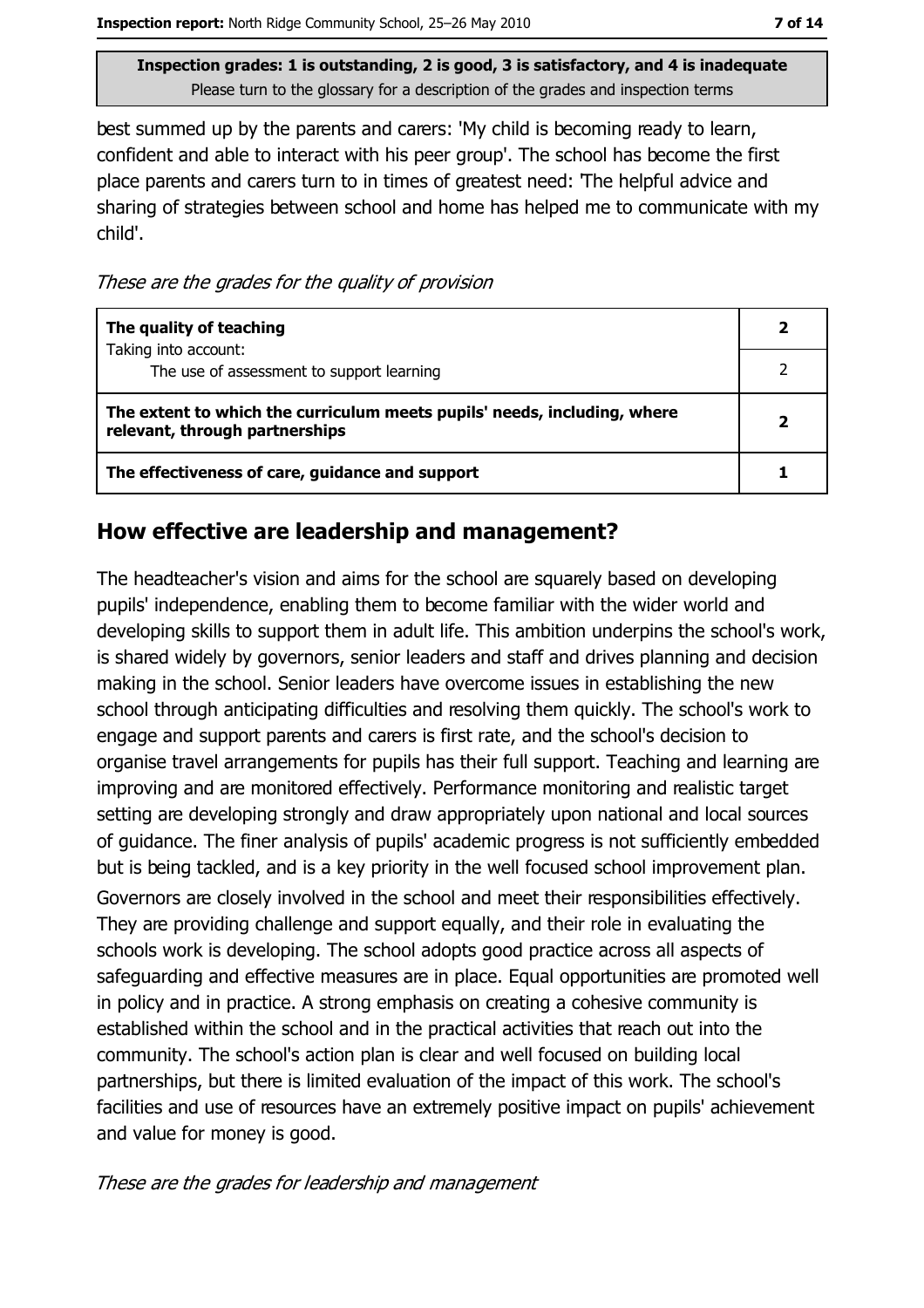| The effectiveness of leadership and management in embedding ambition and<br>driving improvement                                                                     | $\overline{\mathbf{2}}$ |
|---------------------------------------------------------------------------------------------------------------------------------------------------------------------|-------------------------|
| Taking into account:<br>The leadership and management of teaching and learning                                                                                      | 2                       |
| The effectiveness of the governing body in challenging and supporting the<br>school so that weaknesses are tackled decisively and statutory responsibilities<br>met | $\overline{\mathbf{2}}$ |
| The effectiveness of the school's engagement with parents and carers                                                                                                | 1                       |
| The effectiveness of partnerships in promoting learning and well-being                                                                                              | 1                       |
| The effectiveness with which the school promotes equality of opportunity and<br>tackles discrimination                                                              | 2                       |
| The effectiveness of safeguarding procedures                                                                                                                        | $\overline{\mathbf{2}}$ |
| The effectiveness with which the school promotes community cohesion                                                                                                 | 3                       |
| The effectiveness with which the school deploys resources to achieve<br>value for money                                                                             | 2                       |

## **Early Years Foundation Stage**

Children arrive at the school with well below average starting points. They make good progress in their personal development and towards the early learning goals through well planned activities that are highly focused on the needs of each child. In a short time children have settled to new routines, are happy and feel secure. They respond well to the stimulating environment, and are beginning to join in singing and counting activities. All children make good progress in developing more independence and try to do things for themselves such as stand up, push vehicles around the outdoor track and play unaided. Children's learning and welfare needs are met effectively and adults work well together to ensure individuals have the opportunity to achieve as well as they can. The leadership of the Early Years Foundation Stage is good. Excellent links are established with parents and carers. The recent investment in resources, particularly for outdoor play, is used to good effect to provide a stimulating and secure environment.

These are the grades for the Early Years Foundation Stage

| <b>Overall effectiveness of the Early Years Foundation Stage</b><br>Taking into account:     |               |
|----------------------------------------------------------------------------------------------|---------------|
| Outcomes for children in the Early Years Foundation Stage                                    |               |
| The quality of provision in the Early Years Foundation Stage                                 |               |
| The effectiveness of leadership and management of the Early Years<br><b>Foundation Stage</b> | $\mathcal{P}$ |

#### **Sixth form**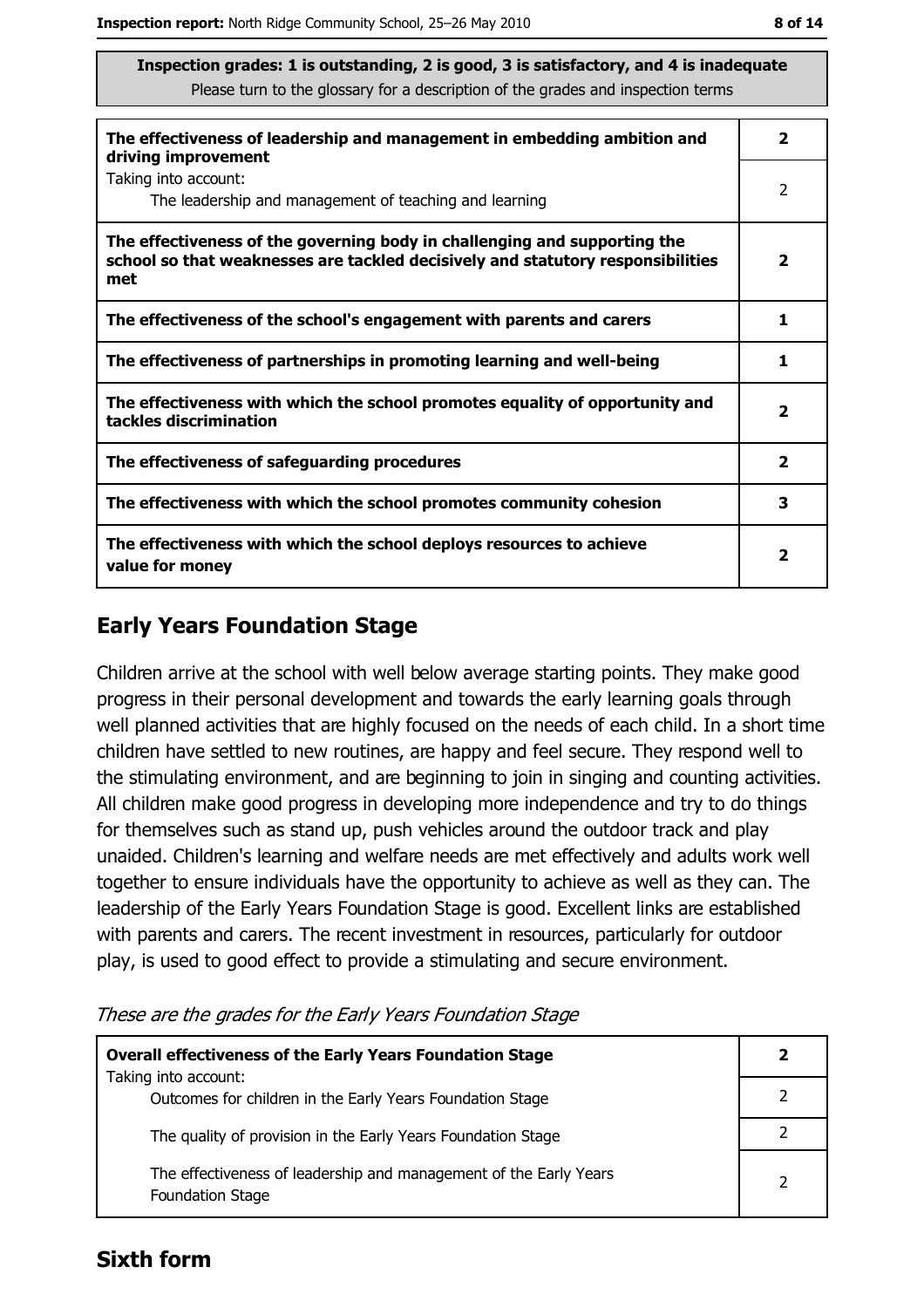Students are welcoming and friendly; they support each other very well and are growing steadily in confidence and independence. They make good progress towards their learning targets. Achieving these is a strong motivator and students are provided with good support and challenge to meet them. Teaching is consistently good. The curriculum is outstanding: it is well managed and provides a superb range of opportunities that are sufficiently flexible to meet students' developing and changing needs. Strong credibility and support for progress is provided in the extensive range of accreditation. A wide range of enrichment activities, sheltered working and good advice and guidance help to prepare students for their next step. Leadership of the sixth form is good and students are clearly involved in decision making. However, parents and carers receive less information than they would like about the progress and development of their child.

These are the grades for the sixth form

| <b>Overall effectiveness of the sixth form</b>                  |  |
|-----------------------------------------------------------------|--|
| Taking into account:<br>Outcomes for students in the sixth form |  |
| The quality of provision in the sixth form                      |  |
| Leadership and management of the sixth form                     |  |

## **Views of parents and carers**

Almost all parents and carers responded to the questionnaire and are overwhelmingly positive about all aspects of the school. A few expressed concern about various issues and a number want to receive more information on their children's progress. Inspectors investigated this and the school is keen to improve this aspect in the sixth form.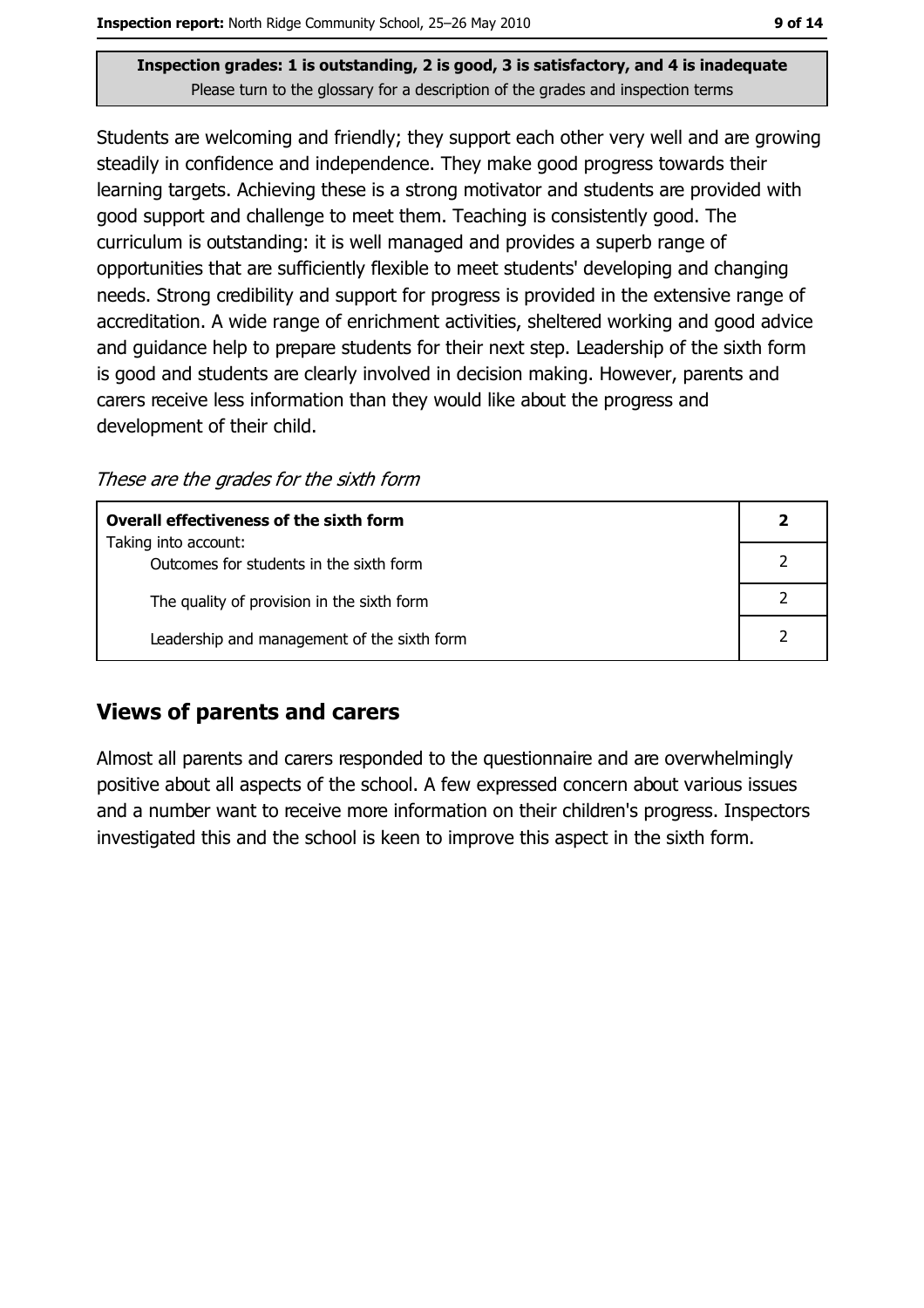#### Responses from parents and carers to Ofsted's questionnaire

Ofsted invited all the registered parents and carers of pupils registered at North Ridge Community School to complete a questionnaire about their views of the school.

In the questionnaire, parents and carers were asked to record how strongly they agreed with 13 statements about the school.

The inspection team received 99 completed questionnaires by the end of the on-site inspection. In total, there are 106 pupils registered at the school.

| <b>Statements</b>                                                                                                                                                                                                                                       |              | <b>Strongly</b><br><b>Agree</b> |              | <b>Agree</b>  |                | <b>Disagree</b> |              | <b>Strongly</b><br>disagree |
|---------------------------------------------------------------------------------------------------------------------------------------------------------------------------------------------------------------------------------------------------------|--------------|---------------------------------|--------------|---------------|----------------|-----------------|--------------|-----------------------------|
|                                                                                                                                                                                                                                                         | <b>Total</b> | $\frac{1}{2}$                   | <b>Total</b> | $\frac{0}{0}$ | <b>Total</b>   | $\frac{1}{2}$   | <b>Total</b> | $\frac{1}{2}$               |
| My child enjoys school                                                                                                                                                                                                                                  | 72           | 73                              | 23           | 23            | 1              | 1               | 0            | 0                           |
| The school keeps my child<br>safe                                                                                                                                                                                                                       | 74           | 75                              | 22           | 22            | 1              | 1               | 0            | $\mathbf 0$                 |
| The school informs me<br>about my child's progress                                                                                                                                                                                                      | 63           | 64                              | 32           | 32            | $\overline{2}$ | $\overline{2}$  | 0            | 0                           |
| My child is making enough<br>progress at this school                                                                                                                                                                                                    | 59           | 60                              | 36           | 36            | $\mathbf{1}$   | $\mathbf{1}$    | 0            | 0                           |
| The teaching is good at this<br>school                                                                                                                                                                                                                  | 68           | 69                              | 26           | 26            | 0              | 0               | 0            | 0                           |
| The school helps me to<br>support my child's learning                                                                                                                                                                                                   | 52           | 53                              | 41           | 41            | 3              | 3               | 1            | $\mathbf{1}$                |
| The school helps my child to<br>have a healthy lifestyle                                                                                                                                                                                                | 64           | 65                              | 28           | 28            | 4              | 4               | 1            | $\mathbf{1}$                |
| The school makes sure that<br>my child is well prepared for<br>the future (for example<br>changing year group,<br>changing school, and for<br>children who are finishing<br>school, entering further or<br>higher education, or<br>entering employment) | 54           | 55                              | 37           | 37            | $\mathbf{1}$   | $\mathbf{1}$    | $\mathbf 0$  | $\mathbf 0$                 |
| The school meets my child's<br>particular needs                                                                                                                                                                                                         | 67           | 68                              | 30           | 30            | $\mathbf 0$    | 0               | 0            | 0                           |
| The school deals effectively<br>with unacceptable behaviour                                                                                                                                                                                             | 59           | 60                              | 35           | 35            | $\overline{2}$ | $\overline{2}$  | 0            | 0                           |
| The school takes account of<br>my suggestions and<br>concerns                                                                                                                                                                                           | 58           | 59                              | 36           | 36            | $\overline{2}$ | $\overline{2}$  | $\mathbf{1}$ | $\mathbf{1}$                |
| The school is led and<br>managed effectively                                                                                                                                                                                                            | 65           | 66                              | 32           | 32            | $\mathbf 0$    | $\mathbf 0$     | $\mathbf 0$  | $\mathbf 0$                 |
| Overall, I am happy with my<br>child's experience at this<br>school                                                                                                                                                                                     | 69           | 70                              | 25           | 25            | $\mathbf{1}$   | $\mathbf{1}$    | 0            | $\mathbf 0$                 |

The table above summarises the responses that parents and carers made to each statement. The percentages indicate the proportion of parents and carers giving that response out of the total number of completed questionnaires. Where one or more parents and carers chose not to answer a particular question, the percentages will not add up to 100%.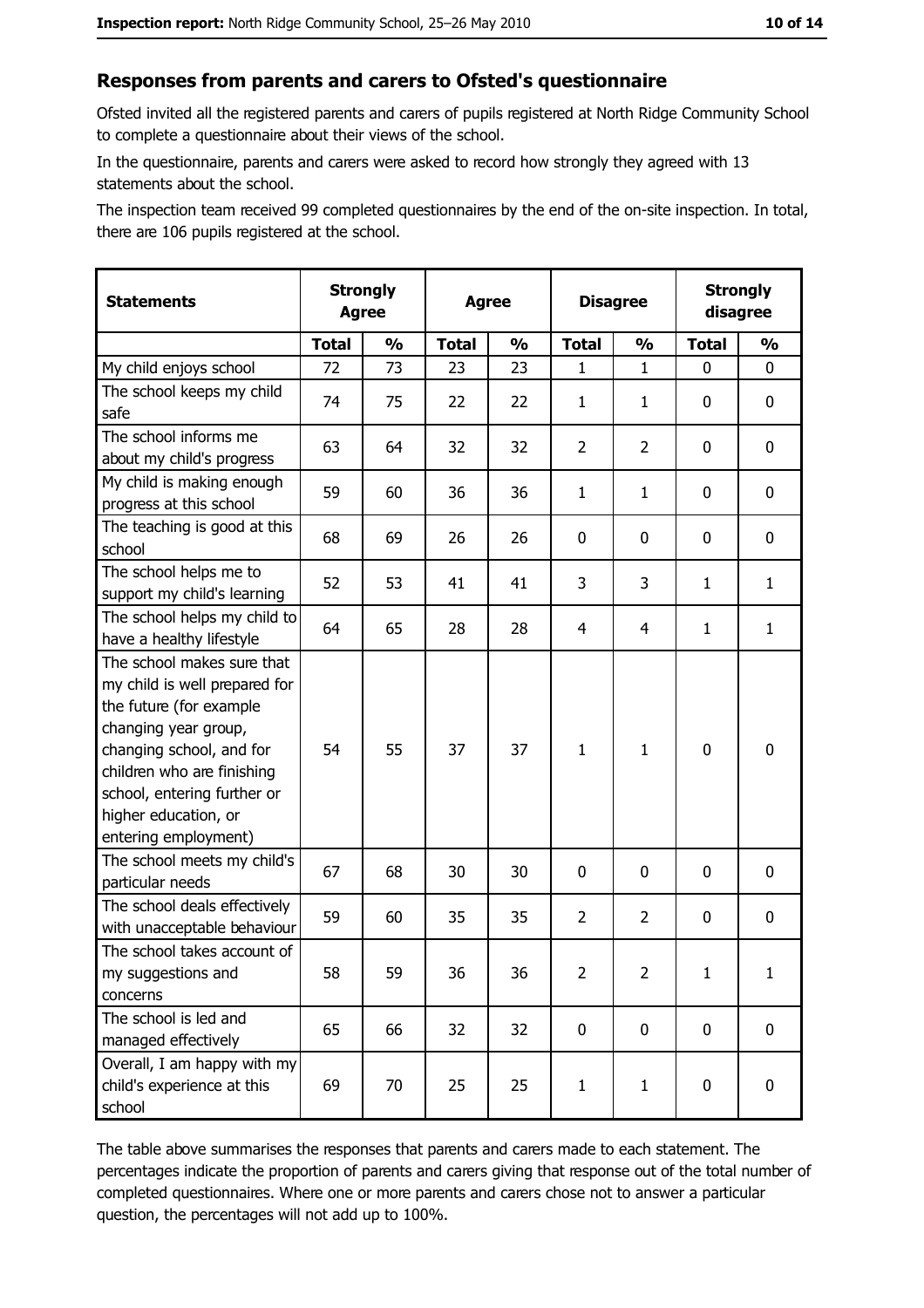# Glossary

| Grade   | <b>Judgement</b> | <b>Description</b>                                                                                                                                                                                                               |
|---------|------------------|----------------------------------------------------------------------------------------------------------------------------------------------------------------------------------------------------------------------------------|
| Grade 1 | Outstanding      | These features are highly effective. An oustanding<br>school provides exceptionally well for its pupils' needs.                                                                                                                  |
| Grade 2 | Good             | These are very positive features of a school. A school<br>that is good is serving its pupils well.                                                                                                                               |
| Grade 3 | Satisfactory     | These features are of reasonable quality. A satisfactory<br>school is providing adequately for its pupils.                                                                                                                       |
| Grade 4 | Inadequate       | These features are not of an acceptable standard. An<br>inadequate school needs to make significant<br>improvement in order to meet the needs of its pupils.<br>Ofsted inspectors will make further visits until it<br>improves. |

## What inspection judgements mean

#### **Overall effectiveness of schools**

|                       | Overall effectiveness judgement (percentage of<br>schools) |      |                     |                   |  |
|-----------------------|------------------------------------------------------------|------|---------------------|-------------------|--|
| <b>Type of school</b> | <b>Outstanding</b>                                         | Good | <b>Satisfactory</b> | <b>Inadequate</b> |  |
| Nursery schools       | 51                                                         | 45   | 0                   | 4                 |  |
| Primary schools       | 6                                                          | 41   | 42                  | 10                |  |
| Secondary schools     | 8                                                          | 34   | 44                  | 14                |  |
| Sixth forms           | 10                                                         | 37   | 50                  | 3                 |  |
| Special schools       | 32                                                         | 38   | 25                  | 5                 |  |
| Pupil referral units  | 12                                                         | 43   | 31                  | 14                |  |
| All schools           | 9                                                          | 40   | 40                  | 10                |  |

New school inspection arrangements were introduced on 1 September 2009. This means that inspectors now make some additional judgements that were not made previously.

The data in the table above is for the period 1 September to 31 December 2009 and is the most recently published data available (see www.ofsted.gov.uk). Please note that the sample of schools inspected during the autumn term 2009 was not representative of all schools nationally, as weaker schools are inspected more frequently than good or outstanding schools.

Percentages are rounded and do not always add exactly to 100. Secondary school figures include those that have sixth forms, and sixth form figures include only the data specifically for sixth form inspection judgements.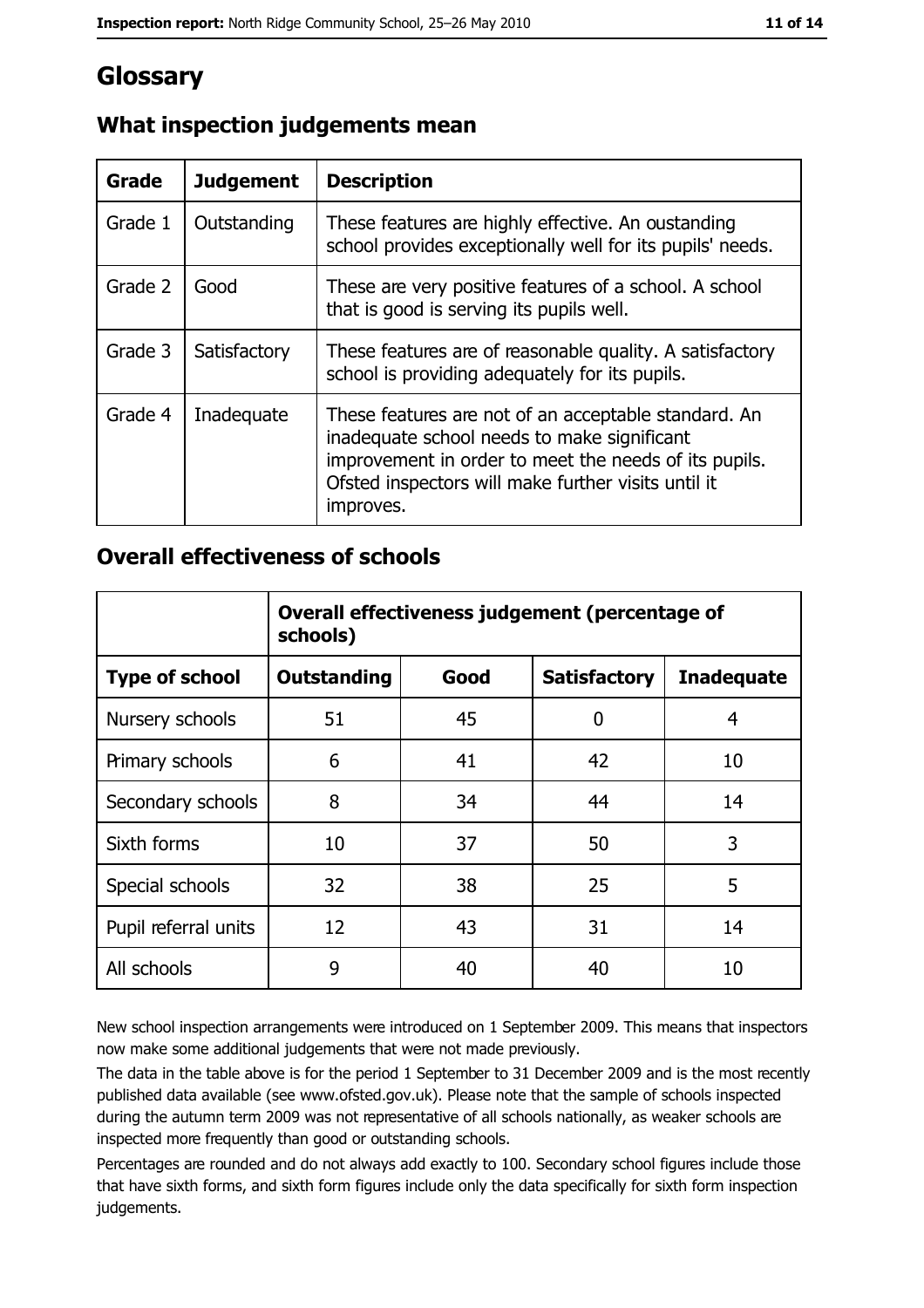# **Common terminology used by inspectors**

| Achievement:                  | the progress and success of a pupil in<br>their learning, development or training.                                                                                                                                                                                                                           |
|-------------------------------|--------------------------------------------------------------------------------------------------------------------------------------------------------------------------------------------------------------------------------------------------------------------------------------------------------------|
| Attainment:                   | the standard of the pupils' work shown by<br>test and examination results and in<br>lessons.                                                                                                                                                                                                                 |
| Capacity to improve:          | the proven ability of the school to<br>continue improving. Inspectors base this<br>judgement on what the school has<br>accomplished so far and on the quality of<br>its systems to maintain improvement.                                                                                                     |
| Leadership and management:    | the contribution of all the staff with<br>responsibilities, not just the headteacher,<br>to identifying priorities, directing and<br>motivating staff and running the school.                                                                                                                                |
| Learning:                     | how well pupils acquire knowledge,<br>develop their understanding, learn and<br>practise skills and are developing their<br>competence as learners.                                                                                                                                                          |
| <b>Overall effectiveness:</b> | inspectors form a judgement on a school's<br>overall effectiveness based on the findings<br>from their inspection of the school. The<br>following judgements, in particular,<br>influence what the overall effectiveness<br>judgement will be.                                                               |
|                               | The school's capacity for sustained<br>improvement.<br>Outcomes for individuals and groups<br>of pupils.<br>The quality of teaching.<br>The extent to which the curriculum<br>meets pupil's needs, including where<br>relevant, through partnerships.<br>The effectiveness of care, guidance<br>and support. |
| Progress:                     | the rate at which pupils are learning in<br>lessons and over longer periods of time. It<br>is often measured by comparing the<br>pupils' attainment at the end of a key<br>stage with their attainment when they<br>started.                                                                                 |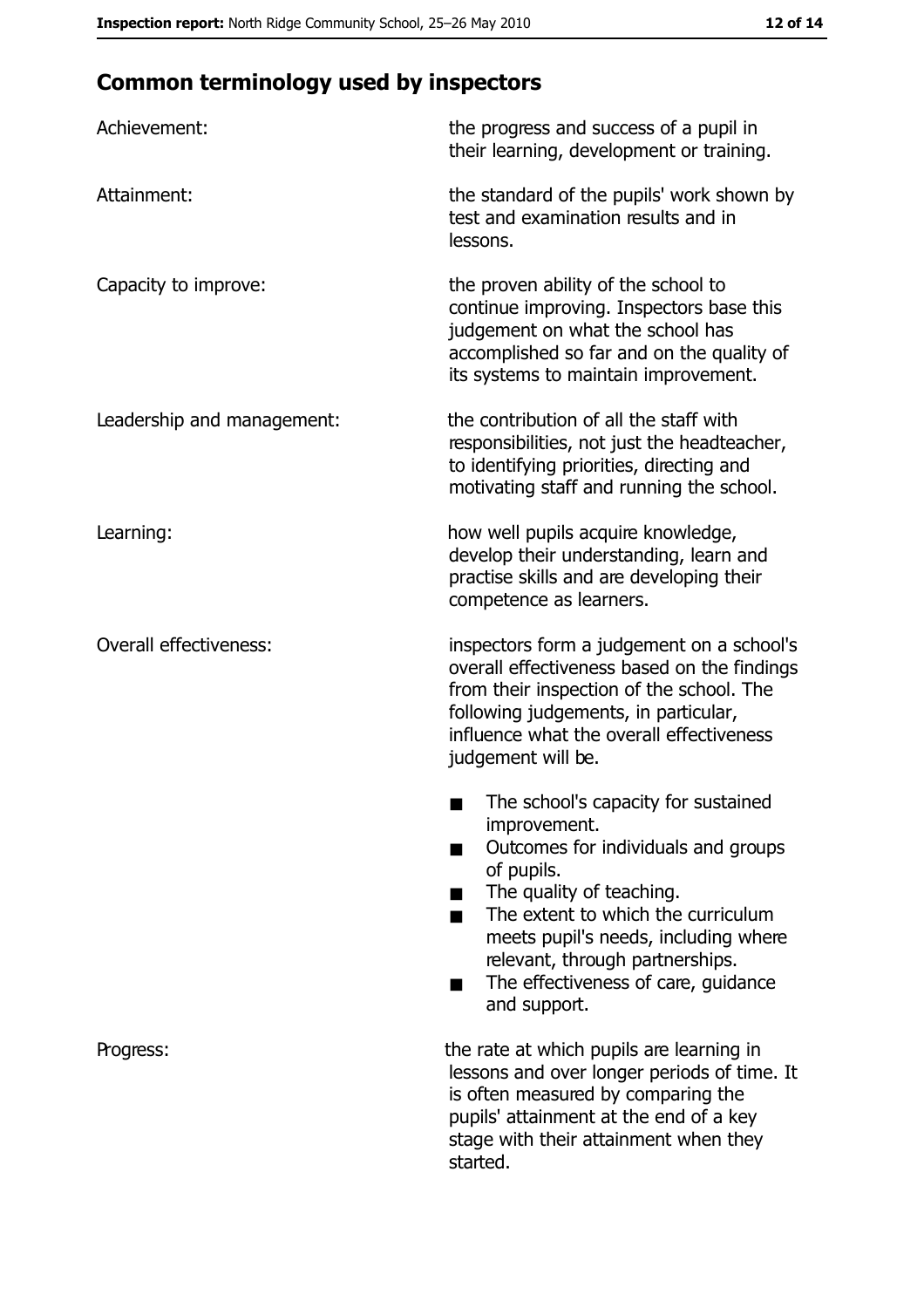This letter is provided for the school, parents and carers to share with their children. It describes Ofsted's main findings from the inspection of their school.



**Dear Pupils** 

Thank you for your help when we visited your school on 25 and 26 May. You made us feel welcome. We enjoyed meeting you and learning about your school. I am writing to tell you what we found out.

- North Ridge is a good school because it is helping you to make good progress in  $\blacksquare$ your work. We could see that you are developing self-confidence and independence. You told us how you feel happy and safe at school.
- $\blacksquare$ Care, quidance and support at your school are outstanding. Staff have helped many of you to overcome difficulties in communication.
- Your behaviour in lessons and around the school is first class.  $\blacksquare$
- The school works really well with your parents and carers.  $\blacksquare$
- Teaching is good. You told us that you are learning a lot and we saw how hard you  $\blacksquare$ work in lessons.
- Relationships are really good and every one works hard to make yours a good  $\blacksquare$ school.
- The headteacher, governors and all who lead your school are doing a good job and  $\blacksquare$ they have achieved a lot in the short time the school has been open.

To make your school even better we have asked the governors to do the following:

- to improve attendance. You can help by doing all that you can to make sure you  $\blacksquare$ catch the minibus in the morning
- check what impact its work is having so that it can do even better in improving the  $\blacksquare$ community links, help you to make even better progress and to find out why some of you are not attending school regularly.

Yours sincerely,